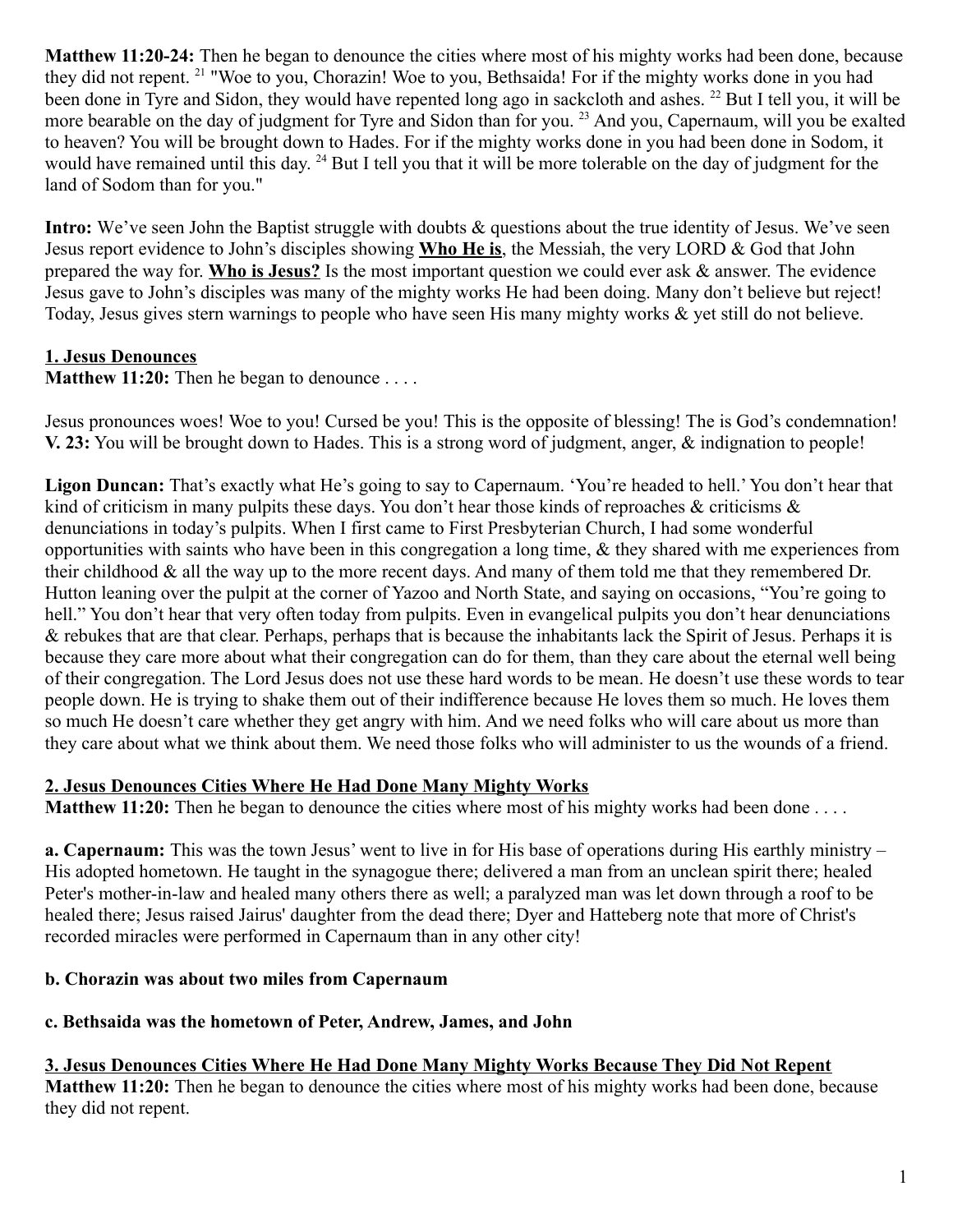Jesus came preaching repentance. **WLC 76: What is repentance unto life?** A: Repentance unto life is a saving grace, wrought in the heart of a sinner by the Spirit and Word of God, whereby, out of the sight and sense, not only of the danger, but also of the filthiness and odiousness of his sins, and upon the apprehension of God's mercy in Christ to such as are penitent, he so grieves for and hates his sins, as that he turns from them all to God, purposing and endeavoring constantly to walk with him in all the ways of new obedience.

**- Acts 11:18:** they glorified God, saying, "Then to the Gentiles also God has granted repentance that leads to life." **- 2 Timothy 2:25:** God may perhaps grant them repentance leading to a knowledge of the truth

### **4. Jesus Denounces Chorazin and Bethsaida**

**Matthew 11:21-22:** Woe to you, Chorazin! Woe to you, Bethsaida! For if the mighty works done in you had been done in Tyre and Sidon, they would have repented long ago in sackcloth and ashes. <sup>22</sup> But I tell you, it will be more bearable on the day of judgment for Tyre and Sidon than for you.

**a. Woe to you:** Cursed be you! Doom and destruction be to you! Pity be on you! It's a serious warning!

**b. Tyre and Sidon:** Gentile cities; unclean and pagan; port cities known for sin and rebellion against God.

**Hendriksen:** Isa. 23 & Ezek. 26-28 [give] the definite impression that the commercial seafarers & colonizers who inhabited these cities were proud, money-mad, & cruel. Amos denounced [people in Tyre] for selling Israelites into slavery to the Edomites (Amos 1:9). The Phoenicians also sold "the children of Judah & the children of Jerusalem" to the Greeks (Joel 3:6). In the description of pleasure-mad, arrogant, presumptuous "Babylon" of Rev. 17-19, there is much that brings back to mind the heathen center of wickedness & seduction, Tyre.

**c. Jesus knows everything, even what would happen in every possible circumstance or situation that hadn't even happened yet:** Jesus knows what would have happened in Tyre and Sidon if He had done His mighty works there! They would have repented! He knows every contingency and every possibility! He is God! He reigns!

**d. They would have repented in sackcloth and ashes: D. A. Carson:** "Sackcloth" is a rough fabric made from the short hairs of camels and usually worn next to the skin to express grief or sorrow. Ashes were added in case of deep emotion, whether one put them on the head, sat in them, or even rolled in them.

**- Joel 1:8:** Lament like a virginwearing sackcloth for the bridegroom of her youth.

**- Jeremiah 6:26:** O daughter of my people, put on sackcloth, and roll in ashes; make mourning as for an only son, most bitter lamentation, for suddenly the destroyer will come upon us.

**e. God doesn't owe mighty works (special revelation) to anyone:** God is under no obligation to save anyone! If these cities had seen Jesus' mighty works, they would have repented, but Jesus didn't go there and do those works! God is not obligated to save anyone! He would be good, righteous, and holy to send everyone to hell!

**f. There are different degrees of punishment on the day of judgment based on how much truth about Christ has been revealed to you: D. A. Carson:** punishment on the day of judgment takes into account opportunity. There are degrees of [happiness/joy] in paradise and degrees of torment in hell, a point Paul well understood. The implications for Western, English-speaking Christendom today are sobering.

**Bruner:** Christian countries are in special trouble on judgment day, not because Jesus has not really been in their communities but because he has. Jesus' presence, without change, can lead to a damnation deeper than Sodom's.

Remember you can't fast in the presence of Jesus; you can't die in the presence of Jesus; you can't be sick in the presence of Jesus. And you also can't escape a greater judgment if you hear about Him & don't repent & believe in Jesus! He is that great! Greater judgment revolves around Him, is centered on Him, & is conditional on Him!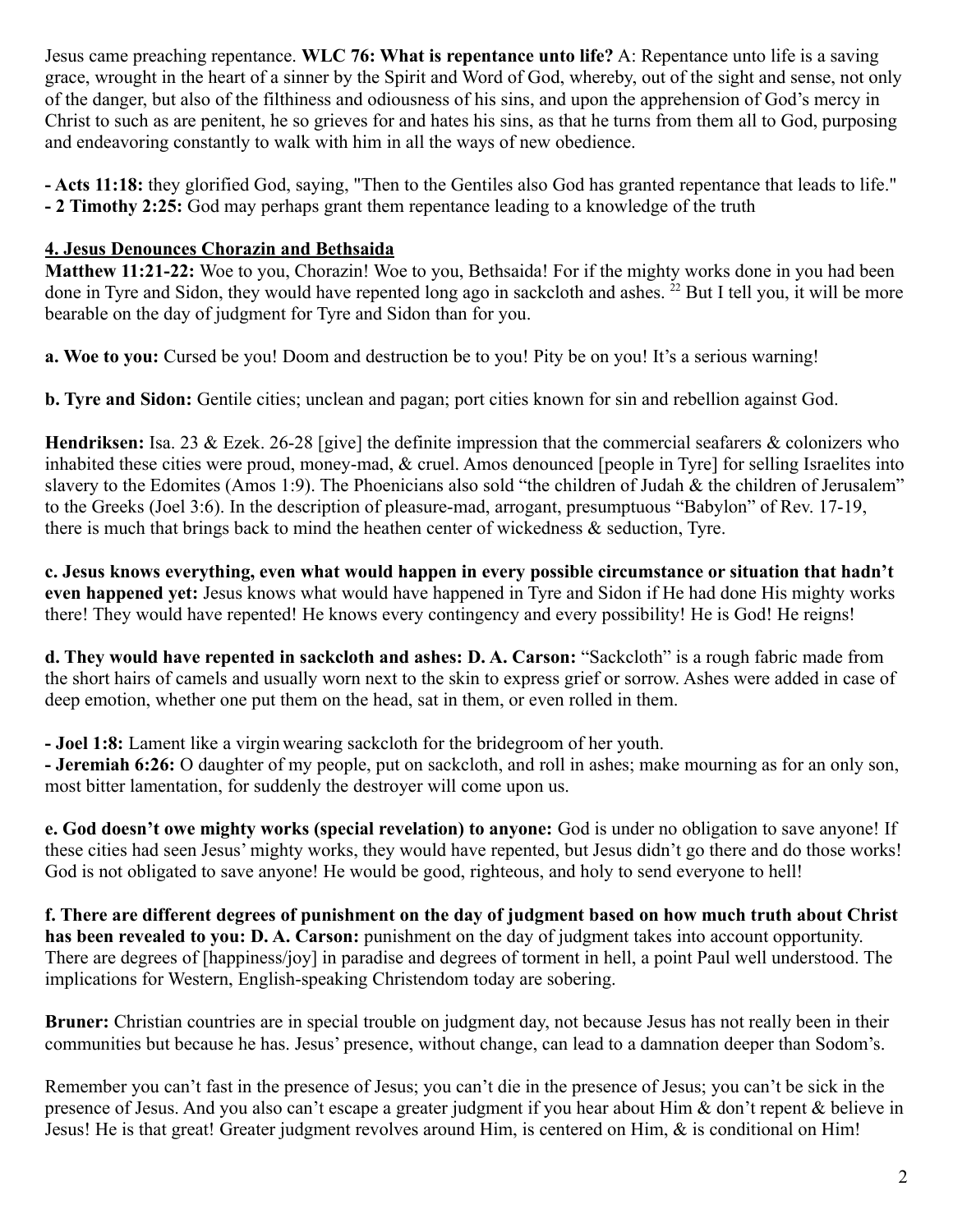**g. There will be a day of judgment:** God knows everything and always does what is right: He will judge one day! Are you ready? Judgment Hymn – Sister Mavis: **GOSPEL!**

## **5. Jesus Denounces Capernaum**

**Matthew 11:23-24:** And you, Capernaum, will you be exalted to heaven? You will be brought down to Hades. For if the mighty works done in you had been done in Sodom, it would have remained until this day. <sup>24</sup> But I tell you that it will be more tolerable on the day of judgment for the land of Sodom than for you."

**a. Jesus' warns Capernaum:** You will not be exalted to heaven, you will be brought down to Hades! Jesus' words are very similar to the words of Isa. 14:13-15 that speak of judgment against Babylon. Very offensive to compare!

**Hades is usually another name for hell: D. A. Carson:** Gehenna and Hades are often thought to refer, respectively, to eternal hell and the abode of the dead in the intermediate state. But the distinction can be maintained in few passages. More commonly, the two terms are synonymous and mean "hell."

**b. God sovereignly gives certain people more opportunities to be saved than others:** Jesus did many mighty works in Chorazin, Bethsaida, and Capernaum that He did not do in Tyre, Sidon, and Sodom!

**Ligon Duncan:** They had more opportunities in these cities where Jesus was preaching to hear the gospel than did these people to hear the prophets of the Old Testament. "That's not fair," somebody says. Jesus said it. I didn't say it. I didn't write it. Calvin didn't write it. Jesus said it. That's the way it is. They had more opportunities. Listen to what Matthew Henry says, "Some places enjoy the means of grace in greater plenty, power, and purity than others." That is just the way it is.

**c. God sovereignly did not send Jesus to do mighty works in places where if He did go and do them, they would have repented: V. 21:** if the mighty works done in you had been done in Tyre and Sidon, they would have repented long ago in sackcloth and ashes; **V. 23:** if the mighty works done in you had been done in Sodom, it would have remained until this day.

Ligon Duncan: notice that Jesus indicates that some would have repented if they had more light.

**d. Beware of increasing your condemnation: Thomas Brook's book,** *Precious Remedies Against Satan's Devices***:** One last thing, don't read this book. Know that it is not the knowing nor the talking nor the reading but the doing man that will at last be found the happy man. Reader, if it be not strong upon your heart to practice what you read, don't read this book. For to read it would be to increase your condemnation.

**e. If Tyre/Sidon/Sodom can repent, anyone can repent:** God saves! God changes hearts! God grants repentance!

**Capernaum did repent later! Daniel Doriani:** Capernaum was a center for Christianity by 50-55 A. D.

## **6. The Bible Teaches There Are Degrees Of Bad And Worse Sin**

**Charles Quarles:** The sinners in these cities who have seen Jesus' mighty works and still refuse to repent are more wicked than the most notorious sinners of Old Testament times.

**France/Jeremias:** Arrogance and immorality will be punished, but not so severely as the rejection of God's direct appeal. "Only the rejection of forgiveness is unforgivable."

Remember you can't fast in the presence of Jesus; you can't die in the presence of Jesus; you can't be sick in Jesus' presence. You also can escape a greater judgment if you hear about Jesus and don't repent and believe in Him! He's that great! Greater judgment revolves around Him, is centered on Him, is conditional on Him!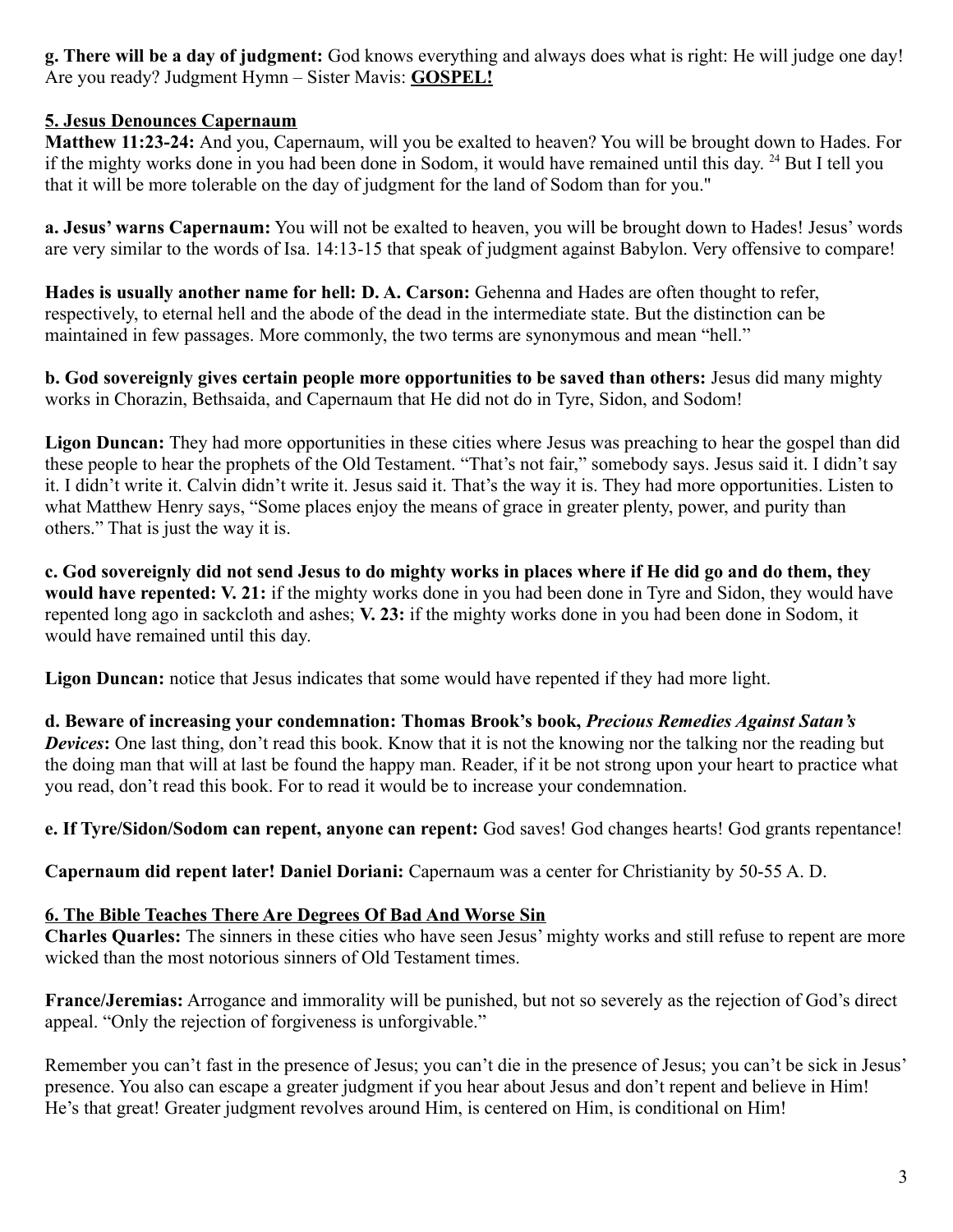**What about Matthew 5:27-28?:** You have heard that it was said, 'You shall not commit adultery.' But I say to you that everyone who looks at a woman with lustful intent has already committed adultery with her in his heart.

Jesus doesn't teach actual physical adultery & lust are exactly equal degrees of sin. What do these verses teach? 1. The outward action and the inner desire are both sinful in God's sight.

2. The outward action and the inner desire both deserve the punishment of God in hell. God will judge both our outward behavior and our inner thoughts, feelings, desires, and motives.

3. The inner desire is the beginning or seed of the outward action.

4. The inner desire (lust) is a kind of adultery of the heart.

5. All sin, both our outward behavior and our inner thoughts, feelings, desires, and motives from which our outward behavior flows, are very serious to God. Repent and turn from all sin.

6. The Pharisees were very focused on mere outward behavior while their hearts were far from God. Jesus is teaching here that God looks at the heart and judges the heart as well as the outward behavior.

# **20 Points On Degrees Of Sin In The Bible**

1. God makes a distinction between unintentional sins and high handed sins in the Old Testament

2. God assigned more or less severe punishments depending on the sin committed in the Old Testament

3. God told Ezekiel that he would see greater abominable sin than he was already seeing

4. Jesus said people who sin with more knowledge will receive a more severe punishment than those who sin with less knowledge: **Luke 12:47-48:** And that servant who knew his master's will but did not get ready or act according to his will, will receive a severe beating. But the one who did not know, and did what deserved a beating, will receive a light beating. Everyone to whom much was given, of him much will be required, and from him to whom they entrusted much, they will demand the more.

5. Jesus said certain people will suffer more than others on the day of judgment

6. Jesus said some sins are greater than others: **John 19:11:** You would have no authority over me at all unless it had been given you from above. Therefore he who delivered me over to you has the greater sin.

7. There is an unpardonable sin in the Bible, showing this sin is worse than other sins

8. There is a sin leading to death in the Bible, showing this sin is worse than other sins

9. There is a sin God calls unthinkable to Him – parents offering their children to false gods – abortion

10. Sexual sin is spoken of as a sin that is worse than other sins because it is a sin against your own body

**1 Corinthians 6:18-20:** Flee from sexual immorality. Every other sin a person commits is outside the body, but the sexually immoral person sins against his own body. Or do you not know that your body is a temple of the Holy Spirit within you, whom you have from God? You are not your own, for you were bought with a price. So glorify God in your body.

11. God says that deliberately sinning after you have the knowledge of the truth is particularly evil

12. God says that those who reject the revelation found in Christ will receive a worse punishment than those who sinned under the old covenant

13. God lists sins that He particularly hates: **Proverbs 6:16-19:** There are six things that the LORD hates, seven that are an abomination to him: haughty eyes, a lying tongue, and hands that shed innocent blood, a heart that devises wicked plans, feet that make haste to run to evil, a false witness who breathes out lies, and one who sows discord among brothers.

14. God speaks of a sin that is so bad that it is not even tolerated among godless, pagan people (1 Cor. 5)

15. Turning away from God after receiving many evangelical blessings is particularly evil in God's sight

16. Causing children to stumble is particularly evil in God's sight

17. You can sin in such a way that you are twice as much a son of hell when compared with others

18. Paul called himself one of the greatest and worst of sinners

19. The unbiblical notion that all sin and sinners are equally evil in God's sight steals the joy of those who know they have been forgiven much

20. This is what the historic, Reformed catechisms teach. The Westminster Shorter Catechism teaches this biblical truth in Question 83: Q. Are all transgressions of the law equally heinous? A. Some sins in themselves, and by reason of several aggravations, are more heinous in the sight of God than others.